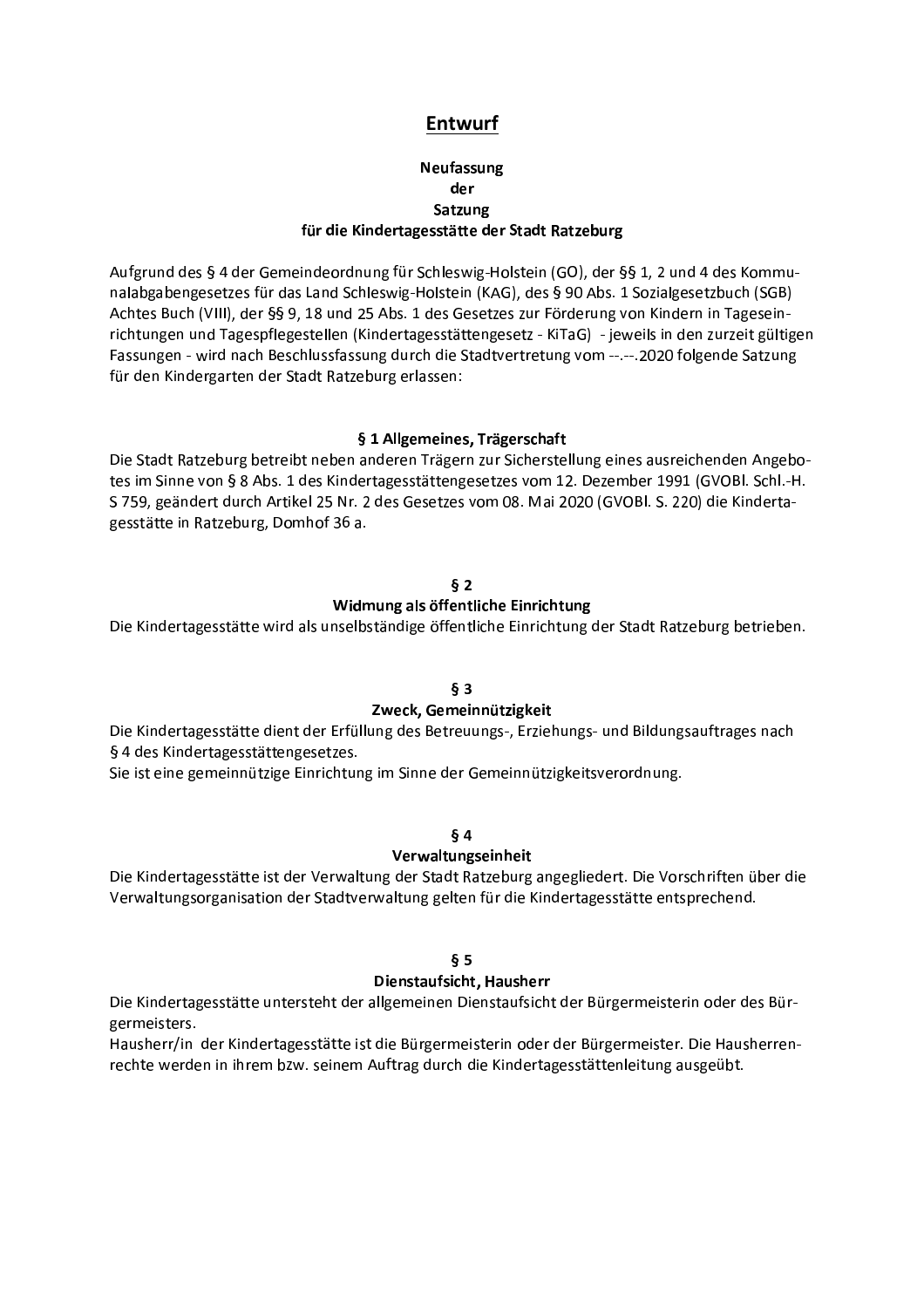## Verwaltung und Leitung der Kindertagesstätte, Personal

- (1) Die Verwaltung der Kindertagesstätte obliegt der Verwaltung der Stadt Ratzeburg, soweit Verwaltungsaufgaben nicht ausdrücklich der Kindertagesstättenleitung übertragen worden sind.
- (2) Für die fachliche Leitung ist die Kindertagesstättenleitung zuständig. Sie ist zugleich Vorgesetzte des Kindertagesstättenpersonals.
- (3) Das erforderliche Personal für die Durchführung der Aufgaben der Kindertagesstätte wird im Stellenplan ausgewiesen.
- (4) Die Aufgaben und Pflichten der Kindertagesstättenleitung und des weiteren Personals bestimmt eine von der Bürgermeisterin oder vom Bürgermeister zu erlassende Dienstanweisung.

#### $§7$

#### Elternversammlung

- (1) Der Elternversammlung gehören alle personensorgeberechtigten Personen der von ihnen vertretenen Kinder, die die städtische Kindertagesstätte besuchen, an. Die Elternversammlung wird als Vollversammlung der gesamten Einrichtung durchgeführt, in ihr wird die Elternvertretung nach § 8 dieser Satzung gewählt. Zusätzlich werden Gruppenelternabende ohne gesetzliche Befugnisse zur besseren Information der Eltern durchgeführt.
- (2) Die Elternversammlung tritt bis spätestens 8 Wochen nach Beginn des Kindergartenjahres bzw. nach Ende der Sommerferien zusammen. Innerhalb des Kindergartenjahres soll mindestens eine weitere Elternversammlung stattfinden.
- (3) Die Einladung zur ersten Elternversammlung nach Beginn des Kindergartenjahres erfolgt in Textform (z. B. per E-Mail) oder schriftlich durch die Kindertagesstättenleitung, im Übrigen durch die Sprecherin oder den Sprecher der Elternvertretung in Abstimmung mit der Kindertagesstättenleitung. Die Ladungsfrist beträgt 10 Tage. Der Träger der Einrichtung ist einzuladen.
- (4) Der Elternversammlung soll über die Gesamtsituation der Kindertagesstätte Bericht erstattet werden.

#### $§ 8$

#### Elternyertretung

- (1) Die Elternversammlung wählt in ihrer ersten Sitzung nach Beginn des Kindergartenjahres aus ihrer Mitte eine Elternvertretung mit einer Sprecherin oder einem Sprecher sowie mindestens zwei Stellvertreterinnen oder Stellvertretern.
- (2) Die Elternvertretung nimmt folgende Aufgaben wahr:
	- (a) Sie beruft im Benehmen mit der Kindertagesstättenleitung die Elternversammlungen ein, sofern die Einberufung nicht nach § 7 Abs. 3 erster Halbsatz erfolgt.
	- (b) Sie fördert die Zusammenarbeit zwischen den Personensorgeberechtigten, den in der Kindertagesstätte tätigen Kräften, der Stadt Ratzeburg als Träger und Standortgemeinde, den Schulen und den anderen öffentlichen Einrichtungen.
	- (c) Sie vertritt die Interessen der Personensorgeberechtigten und ihrer Kinder im Beirat (§9).

# $§ 9$

#### **Beirat**

- (1) Es wird ein Beirat eingerichtet. Dieser ist spätestens 10 Wochen nach Beginn des Kindergartenjahres für die Dauer bis zum Ende des Kindergartenjahres zu bilden.
- (2) Der Beirat besteht aus 9 Mitgliedern; er setzt sich aus 3 Mitgliedern der Elternvertretung, 3 Vertreterinnen oder Vertretern der pädagogischen Kräfte und 3 von der Stadt Ratzeburg zu bestimmenden Vertreterinnen oder Vertretern zusammen. Zu Vertreterinnen oder Vertre-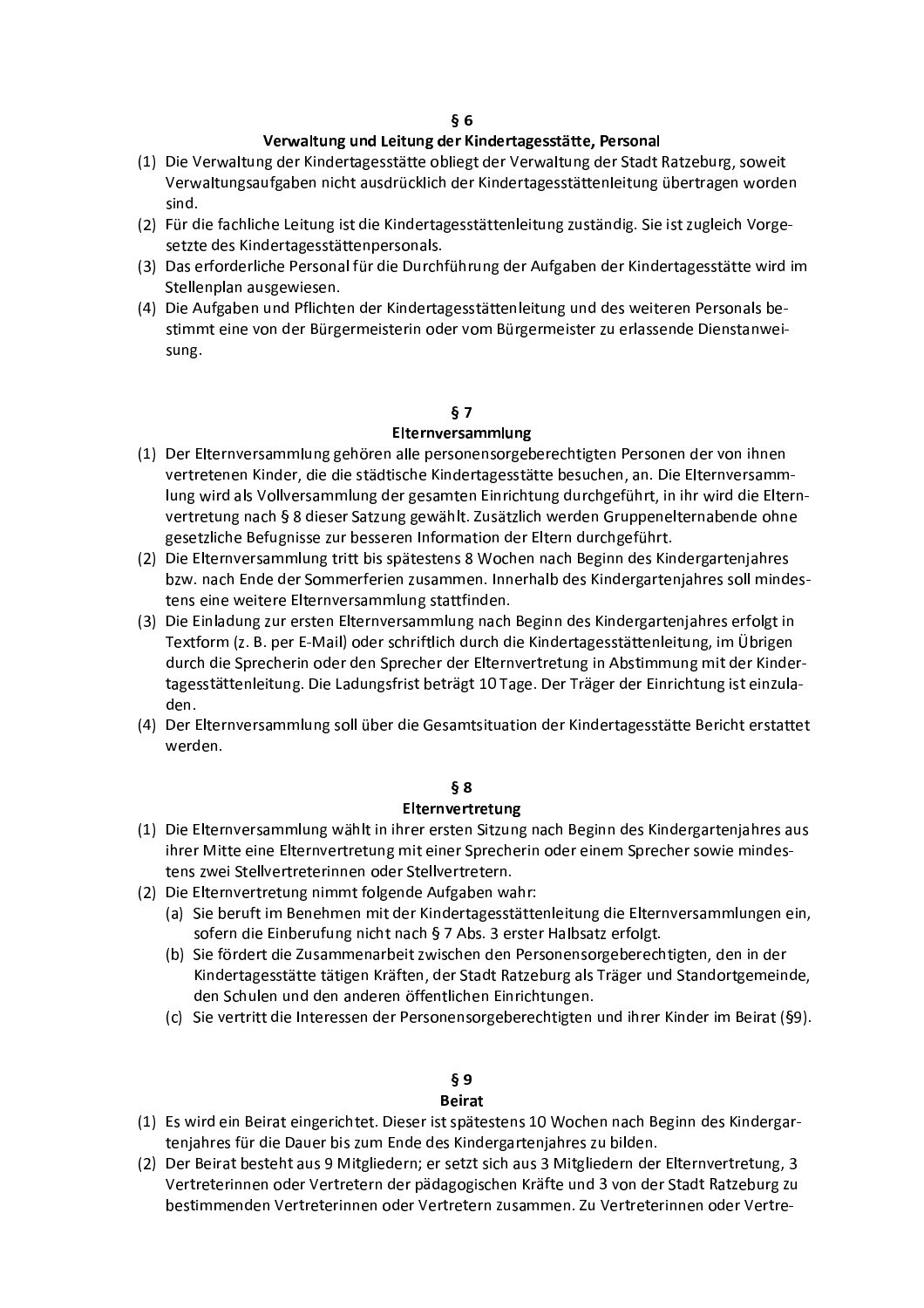tern der Stadt Ratzeburg sollen regelmäßig zwei Mitglieder der Stadtvertretung und die Bürgermeisterin oder der Bürgermeister bestimmt werden; die Bürgermeisterin oder der Bürgermeister kann eine Mitarbeiterin oder einen Mitarbeiter der Stadtverwaltung mit der Vertretung beauftragen.

- (3) Der Beirat wählt aus seiner Mitte eine Vorsitzende oder einen Vorsitzenden und eine Stellvertreterin oder einen Stellvertreter. Im ersten Wahlgang bedarf die Wahl der Mehrheit von mehr als der Hälfte der in Abs. 2 bestimmten Mitgliederzahl. Wird diese Mehrheit nicht erreicht, so erfolgt ein zweiter Wahlgang, bei dem die einfache Mehrheit entscheidet. Danach entscheidet bei Stimmengleichheit das Los.
- (4) Der Beirat ist nach Bedarf, mindestens jedoch einmal im halben Jahr in Textform (z. B. per E-Mail.) oder schriftlich einzuberufen. Die Einberufung erfolgt durch die Vorsitzende oder den Vorsitzenden. Die erste Sitzung nach der Neubildung beruft die Sprecherin oder der Sprecher der Elternvertretung ein. Die Ladungsfrist beträgt 10 Tage. Mindestens ein Drittel der in Abs. 2 bestimmten Mitgliederzahl oder die Stadt Ratzeburg als Träger der Kindertagesstätte können die Einberufung des Beirats verlangen.
- (5) Zur Wahl einer oder eines Vorsitzenden müssen mindestens drei Viertel der in Abs. 2 bestimmten Mitgliederzahl anwesend sein. Im Übrigen gelten für die Beschlussfähigkeit und die Beschlussfassung die Bestimmungen der Gemeindeordnung, der Hauptsatzung der Stadt Ratzeburg und der Geschäftsordnung für die Stadtvertretung sinngemäß.
- (6) Scheidet ein Mitglied des Beirats vor Ablauf des Kindergartenjahres aus, so ist ein neues Mitglied von der nach Abs. 2 zuständigen Stelle zu entsenden bzw. zu bestimmen.
- (7) Der Beirat wirkt bei wesentlichen inhaltlichen und organisatorischen Entscheidungen der Kindertagesstätte mit, insbesondere bei
	- der Bewirtschaftung der zugewiesenen Mittel
	- der Aufstellung von Stellenplänen  $\omega_{\rm c}$
	- der Festsetzung von Öffnungszeiten und
	- der Festlegung des Aufnahmeverfahrens.
- (8) Die Stellungnahmen des Beirats sind der Stadt Ratzeburg als Träger der Kindertagesstätte vor deren Entscheidungen schriftlich mitzuteilen.
- (9) Die Rechte der Mitarbeiterinnen und Mitarbeiter nach dem Mitbestimmungsrecht bleiben unberührt.
- (10) Die Tätigkeit des Beirats ist ehrenamtlich. Entschädigungen für Sitzungen oder andere Beiratstätigkeiten werden nicht gewährt. Die Vorschriften der Entschädigungsverordnung bleiben unberührt.

## $§10$

## Anordnungsbefugnisse

Die Bürgermeisterin oder der Bürgermeister und die Kindertagesstättenleitung können im Rahmen der Satzung - soweit im Einzelfall erforderlich - weitere Anordnungen treffen.

#### $811$

## Anmeldung/Aufnahme in die Kindertagesstätte

- (1) Die Aufnahme in die Kindertagesstätte ist nach Vollendung des 1. Lebensjahres möglich. Aus einer Anmeldung entsteht jedoch keine Aufnahmeverpflichtung.
- (2) In die Kindertagesstätte werden im Rahmen der verfügbaren Plätze Kinder im Kindergartenalter aus dem Stadtgebiet aufgenommen. Die Aufnahme von Kindern mit Wohnsitz außerhalb des Stadtgebietes ist grundsätzlich nur möglich, wenn mit der Wohngemeinde eine entsprechende Kooperationsvereinbarung besteht. Über andere Ausnahmefälle entscheidet der Ausschuss für Schule, Jugend und Sport. Voraussetzung für eine Aufnahme außerhalb eines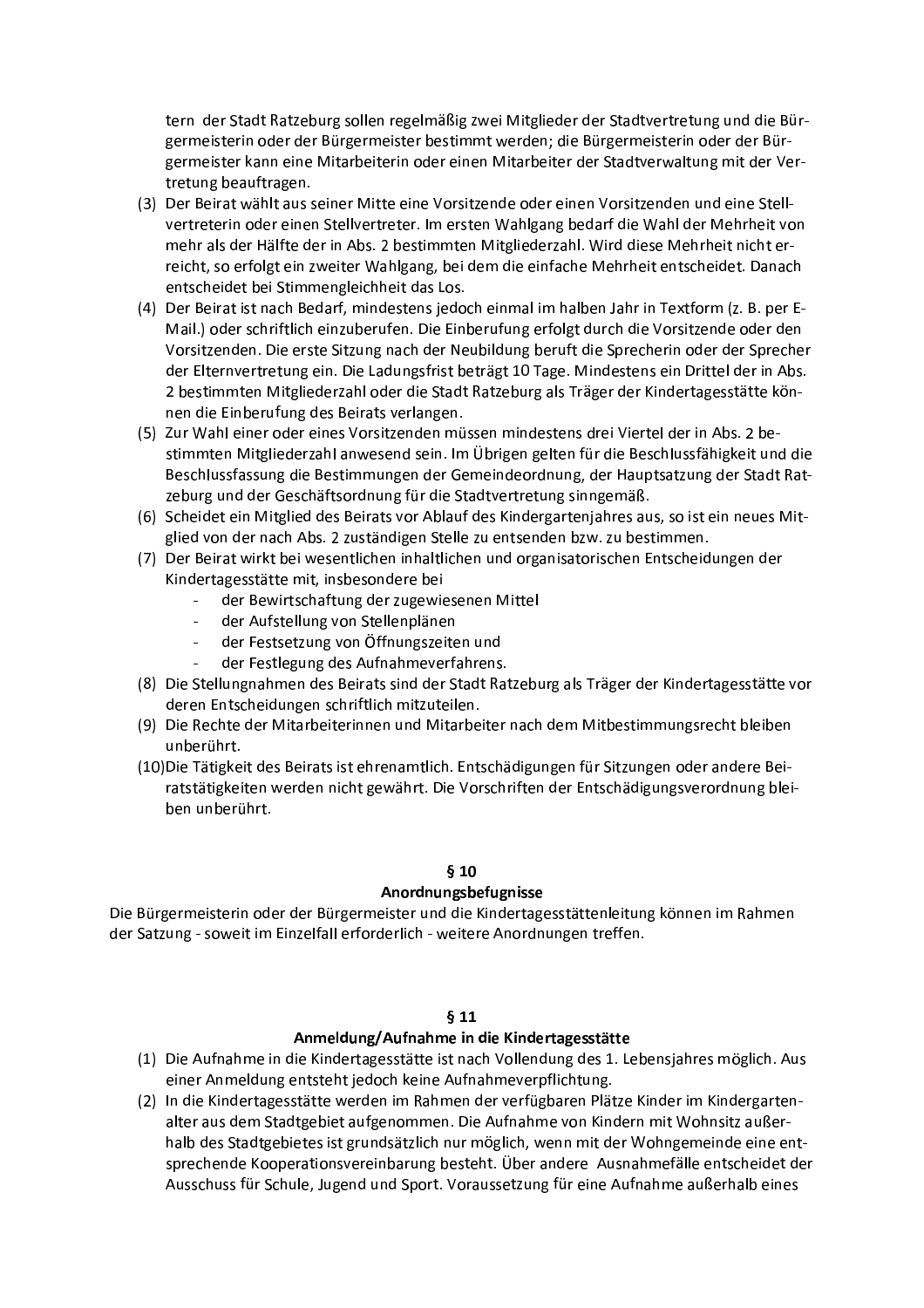bestehenden Kooperationsvertrages ist, dass sich die Wohngemeinde zur Leistung eines angemessenen Kostenausgleichs gemäß § 25 a des Kindertagesstättengesetzes verpflichtet.

- (3) Die Aufnahme der Kinder erfolgt in der Reihenfolge der Anmeldungen. Die Aufnahme wird bestätigt.
- (4) Ganztagsplätze sind vorrangig berufstätigen Eltern vorbehalten. Eine entsprechende Arbeitsbescheinigung ist auf Anforderung vorzulegen. Über Ausnahmen entscheidet die Kindertagesstättenleitung nach Anhörung des Beirats und der Verwaltung der Stadt Ratzeburg.
- (5) Im Ausnahmefall kann von der Reihenfolge der Anmeldungen abgewichen werden. Die Entscheidung hierüber trifft die Kindertagesstättenleitung nach Anhörung des Beirates und der Verwaltung der Stadt Ratzeburg.
- (6) Mindestens 14 Tage vor der Aufnahme in die Kindertagesstätte ist durch ein ärztliches Attest nachzuweisen, dass das Kind frei von übertragbaren Krankheiten ist und gegen Masern geimpft ist.
- (7) Zeigt sich im Laufe der Zeit, dass ein Kind einer Sonderbetreuung bedarf, kann es nur in der Kindertagesstätte verbleiben, wenn seine besonderen Bedürfnisse erfüllt werden können, ohne die Belange der anderen Kinder zu beeinträchtigen.
- (8) Das Kindergartenjahr beginnt jeweils am 1. August und endet am 31. Juli des nächsten Jahres. Die Aufnahme eines Kindes erfolgt zu Beginn des Kindergartenjahres -spätestens jedoch mit Ablauf der Sommerferien- oder bei freien Plätzen.

# $612$

# Öffnungszeiten

(1) Zwischen Weihnachten und Neujahr eines jeden Jahres bleibt die Kindertagesstätte geschlossen. Am Freitag nach Christi Himmelfahrt eines jeden Jahres hat die Kindertagesstätte ebenfalls geschlossen. An diesem Tag wird bei Bedarf eine Ganztagsbetreuung für Ausnahmefälle angeboten, sofern mehr als fünf Fälle vorliegen. Über die Ausnahmefälle entscheidet die Kindertagesstättenleitung in Abstimmung mit der Verwaltung der Stadt Ratzeburg. Wegen unvermeidlicher Baumaßnahmen, unüberbrückbarer Personalschwierigkeiten, bei betrieblichen Ausflügen oder auf Anordnung des Gesundheitsamtes wird die Kindertagesstätte ebenfalls geschlossen.

In Fällen der Schließung oder Notbetreuung entsteht kein Anspruch auf Erfüllung des gesetzlichen Erziehungs- und Bildungsauftrages. Weiterhin besteht in Fällen der Notbetreuung kein Anspruch auf Kostenerstattung.

- (2) Im Übrigen ist die Kindertagesstätte außer an den gesetzlichen Feiertagen regelmäßig von montags bis freitags für ganztägige, dreivierteltägige und halbtägige Betreuung geöffnet und zwar
	- von 8.00 bis 12.00 Uhr (Halbtagsgruppe)
	- von 8.00 bis 15.00 Uhr (Dreiviertelgruppe) und  $\bullet$
	- von 8.00 bis 17.00 Uhr (Ganztagsgruppe)
- (3) In der Zeit von 7.00 8.00 Uhr und von 12.00 13.00 Uhr sowie von 17.00 18.00 Uhr können Kinder von berufstätigen Eltern Betreuungszeiten angeboten werden. Dieses gilt nicht während der Schließung der Kindertagesstätte gemäß Abs. 1 und aus Anlass von Fortbildungsmaßnahmen nach Abs. 5.
- (4) Um eine kontinuierliche Gruppenarbeit sicherzustellen, müssen die Kinder pünktlich in die Kindertagesstätte gebracht und auch wieder abgeholt werden.
- (5) Für Fortbildungsmaßnahmen kann die Kindertagesstätte für insgesamt bis zu fünf Tagen im Kindergartenjahr mit Zustimmung des Beirats geschlossen werden. Abs. 1 Satz 2 gilt entsprechend. Die Eltern sind über bevorstehende Schließungen zur Fortbildung rechtzeitig zu unterrichten.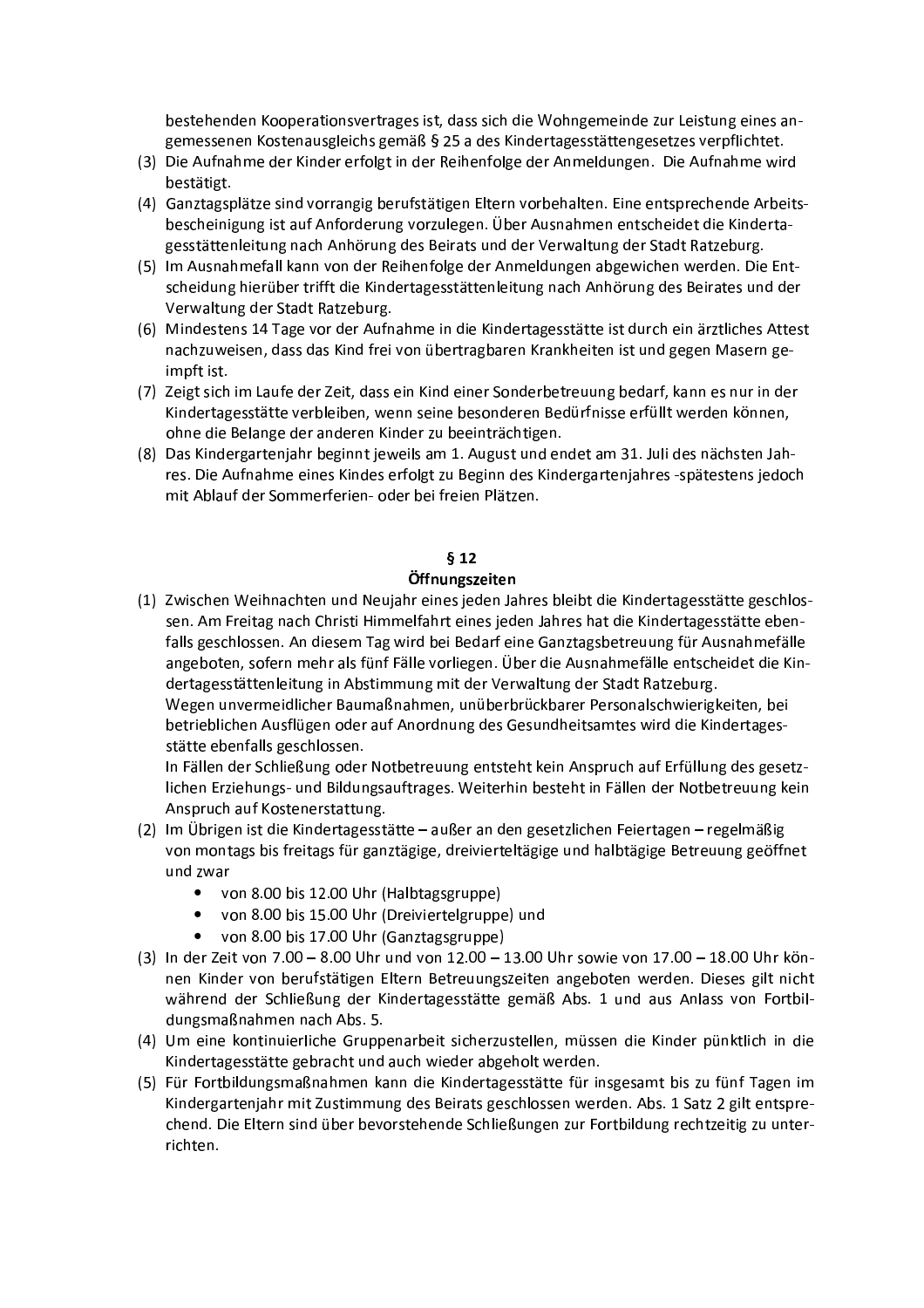#### $613$ Regelelternbeiträge

(1) Der Elternbeitrag beträgt 7,21 € pro wöchentlicher Betreuungsstunde für Kinder, die das dritte Lebensjahr zu Beginn des Monats noch nicht vollendet haben und 5,66 € pro wöchentlicher Betreuungsstunde für ältere Kinder. Die Höhe des Elternbeitrages beträgt monatlich für nachstehende Betreuungsarten und Gruppenöffnungszeiten:

| <b>Betreuungsart</b>                | Betreuungszeit      | Elternbeitrag   |
|-------------------------------------|---------------------|-----------------|
| Elementarbereich                    | $8.00 - 12.00$ Uhr  | 113,20 €/Monat  |
|                                     | $8.00 - 15.00$ Uhr  | 198,10 €/Monat  |
|                                     | $8.00 - 17.00$ Uhr  | 254,70 €/Monat  |
| Frühbetreuung Elementarbe-<br>reich | $7.00 - 8.00$ Uhr   | 28,30 €/Monat * |
| Spätbetreuung Elementarbe-<br>reich | $12.00 - 13.00$ Uhr | 28,30 €/Monat*  |
| Spätbetreuung Elementarbe-<br>reich | $17.00 - 18.00$ Uhr | 28,30 €/Monat*  |
| Krippe                              | $8.00 - 17.00$ Uhr  | 324,45 €/Monat  |
| Frühbetreuung Krippe                | $7.00 - 8.00$ Uhr   | 36,05 €/Monat*  |

\*Für die Inanspruchnahme von Randzeitangeboten, in denen Kinder bis zu fünf Wochenstunden gefördert werden, beträgt der monatliche Elternbeitrag 36,05 € für die Betreuung von Kindern, die das dritte Lebensjahr zu Beginn des Monats noch nicht vollendet haben und 28,30 € für ältere Kinder.

- (2) Die Elternbeiträge sind zum 5. Tag eines jeden Monats im Voraus fällig. Für versäumte Benutzungstage werden Elternbeiträge nicht erstattet. Die Elternbeiträge sind bis zum Ende des Monats zu zahlen, in dem die Abmeldung oder die Entlassung erfolgt.
- (3) Bei längerem Fehlen aufgrund von Krankheit wird auf Antrag der Eltern ab dem 16. Fehltag nach Vorlage einer ärztlichen Bescheinigung für die Ausfallzeit eine Rückerstattung gewährt.
- (4) Neben dem Elternbeitrag ist monatlich ein Entgelt für die Teilnahme am Mittagessen zu entrichten. Die Abrechnung erfolgt jeweils zum Monatsende nach der Anzahl der eingenommenen Mahlzeiten. Der in Rechnung gestellte Betrag ist spätestens zum 10. Werktag des Folgemonats zu entrichten. Das Entgelt pro Mahlzeit richtet sich nach den Preisen des jeweiligen Anbieters.

Ist der Zahlungspflichtige einen Monat oder länger im Zahlungsrückstand, kann bis zum Ausgleich des Zahlungsrückstandes ein Ausschluss von der Mittagsverpflegung erfolgen.

# $§$  14

## Geschwisterermäßigung/soziale Ermäßigung von Elternbeiträgen

Werden mehrere, in einem Haushalt lebende Kinder einer Familie vor dem Schuleintritt oder auch nach Schuleintritt bis zur Vollendung des zwölften Lebensjahres in Kindertageseinrichtungen oder Kindertagespflege (nicht in schulischen Angeboten, wie insbesondere dem offenen Ganztag) gefördert, erlässt der Träger der Kindertageseinrichtung den Elternbeitrag für das zweitälteste Kind zur Hälfte und für jüngere Kinder vollständig.

Im Übrigen richten sich die Ermäßigungen von Elternbeiträgen nach den Bestimmungen des Gesetzes zur Stärkung der Qualität in der Kindertagesbetreuung und zur finanziellen Entlastung von Familien und Kommunen (KiTa-Reform-Gesetz).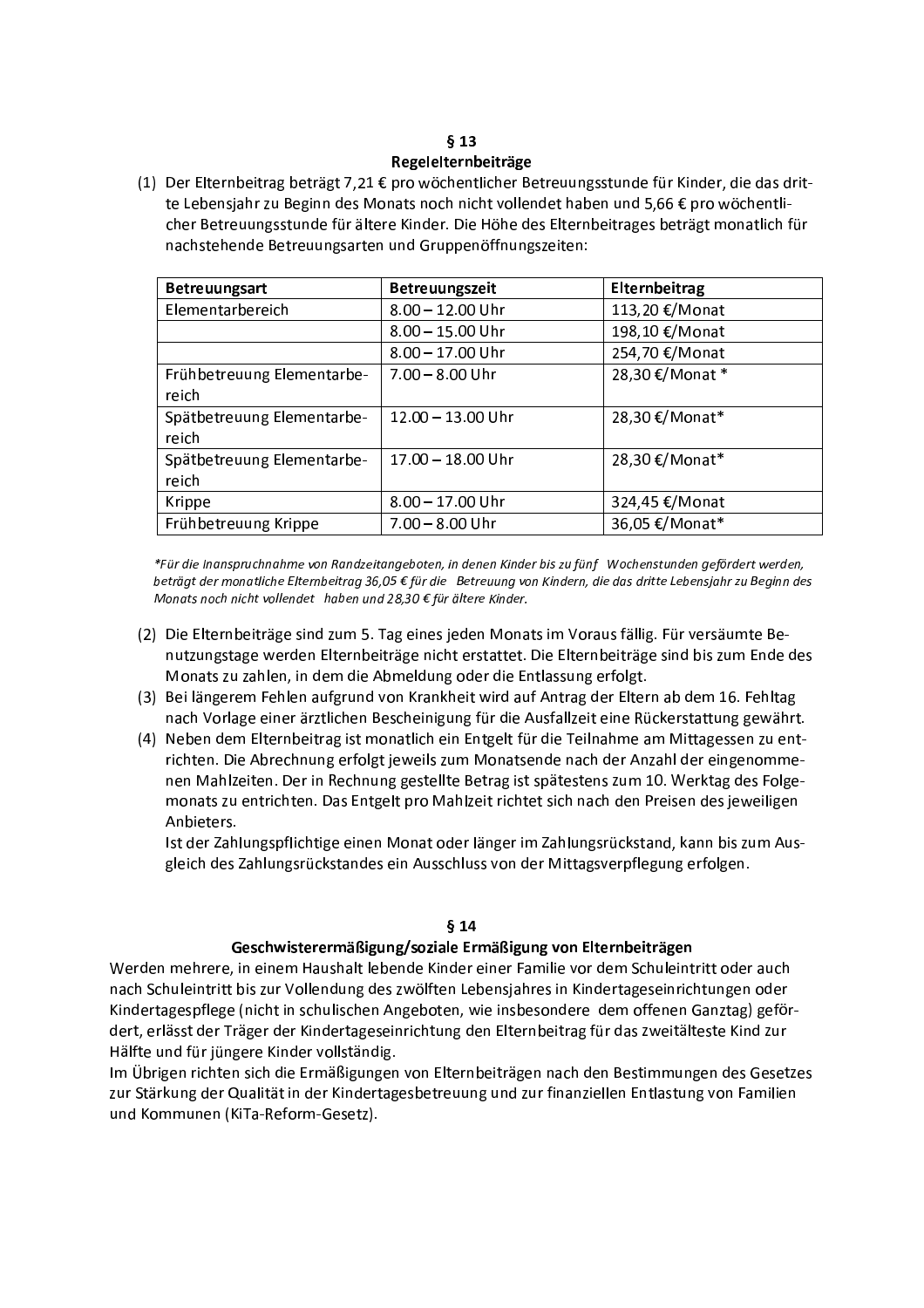# $§$  15

## Abmeldung

- (1) Die Kinder können von ihren Personensorgeberechtigten unter Einhaltung einer Kündigungsfrist von einem Monat zum Monatsende schriftlich abgemeldet werden. Eine Kündigung ist jedoch grundsätzlich ausgeschlossen im letzten halben Jahr vor Beginn der Schulpflicht.
- (2) Eine Kündigung durch den Träger der Einrichtung mit einer Frist von vier Wochen zum Monatsende ist möglich, wenn ein Kind länger als zwei Wochen unentschuldigt fehlt oder der Elternbeitrag zwei Monate und länger nicht entrichtet wurde. Wurde der ausstehende Elternbeitrag aufgrund von Mahnung gezahlt und tritt der Wiederholungsfall des Zahlungsverzuges ein, ist eine Kündigung zum Monatsende möglich. Weiterhin ist eine Kündigung durch den Träger mit der beschriebenen Frist möglich, wenn durch das Verhalten des Kindes der Betrieb der Kindertagesstätte nachhaltig und dauerhaft gestört wird. Die Personensorgeberechtigten sind vorab schriftlich zu unterrichten.

# $\delta$  16

# Fernbleiben

- (1) Bei ansteckenden Krankheiten oder bei Parasitenbefall des Kindes oder eines Familienmitgliedes ist die Kindertagesstättenleitung unverzüglich zu verständigen.
- (2) Bevor das Kind nach Auftreten einer ansteckenden Krankheit -auch in der Familie- die Kindertagesstätte wieder besucht, muss eine ärztliche Bescheinigung vorgelegt werden.

# $§ 17$

# Aufsichtspflicht und Versicherungsschutz

- (1) Eine Aufsichtspflicht des Kindertagesstättenpersonals gegenüber den Kindern besteht nur während der Öffnungszeiten. Die Kinder dürfen ohne schriftliche Einwilligung eines Personensorgeberechtigten nicht allein aus der Kindertagesstätte entlassen werden. Auch zur Teilnahme an Tagesausflügen und zum Schwimmen ist die schriftliche Einwilligung eines Personensorgeberechtigten erforderlich.
- (2) Für die Sicherheit der Kinder auf dem Weg zur sowie von der Kindertagesstätte und für deren Wohl während etwaiger Wartezeiten bis zur Öffnung und nach der Schließung ist das Kindertagesstättenpersonal sowie der Träger der Einrichtung nicht verantwortlich.
- (3) Während der Öffnungszeiten der Kindertagesstätte, auf dem direkten Weg zum und von der Kindertagesstätte und bei deren Veranstaltungen außerhalb des Geländes (Spaziergänge, Feste usw.) sind die Kinder durch die Unfallkasse Nord nach Maßgabe des Sozialgesetzbuches VII unfallversichert.
- (4) Alle Unfälle (auch auf dem Hin- und Rückweg zur/von der Kindertagesstätte), die eine ärztliche Behandlung erfordern, sind der Kindertagesstättenleitung unverzüglich zu melden, damit eine Schadensregulierung eingeleitet werden kann.
- (5) Für den Verlust oder Verwechslung von Garderobe und der sonstigen Ausstattung der Kinder (Brottaschen, Turnzeug, Spielzeug oder ähnliches) wird keine Haftung übernommen.

# $§$  18

# **Beschwerden**

- (1) Gegen Maßnahmen und Entscheidungen des Kindertagesstättenpersonals und der Kindertagesstättenverwaltung (§ 6 Abs. 1) steht den Personensorgeberechtigten das Recht der Beschwerde zu.
- (2) Beschwerden gegen das Personal sind zunächst bei der Kindertagesstättenleitung, Beschwerden gegen die Leitung zunächst bei der Verwaltung der Stadt Ratzeburg vorzutragen.